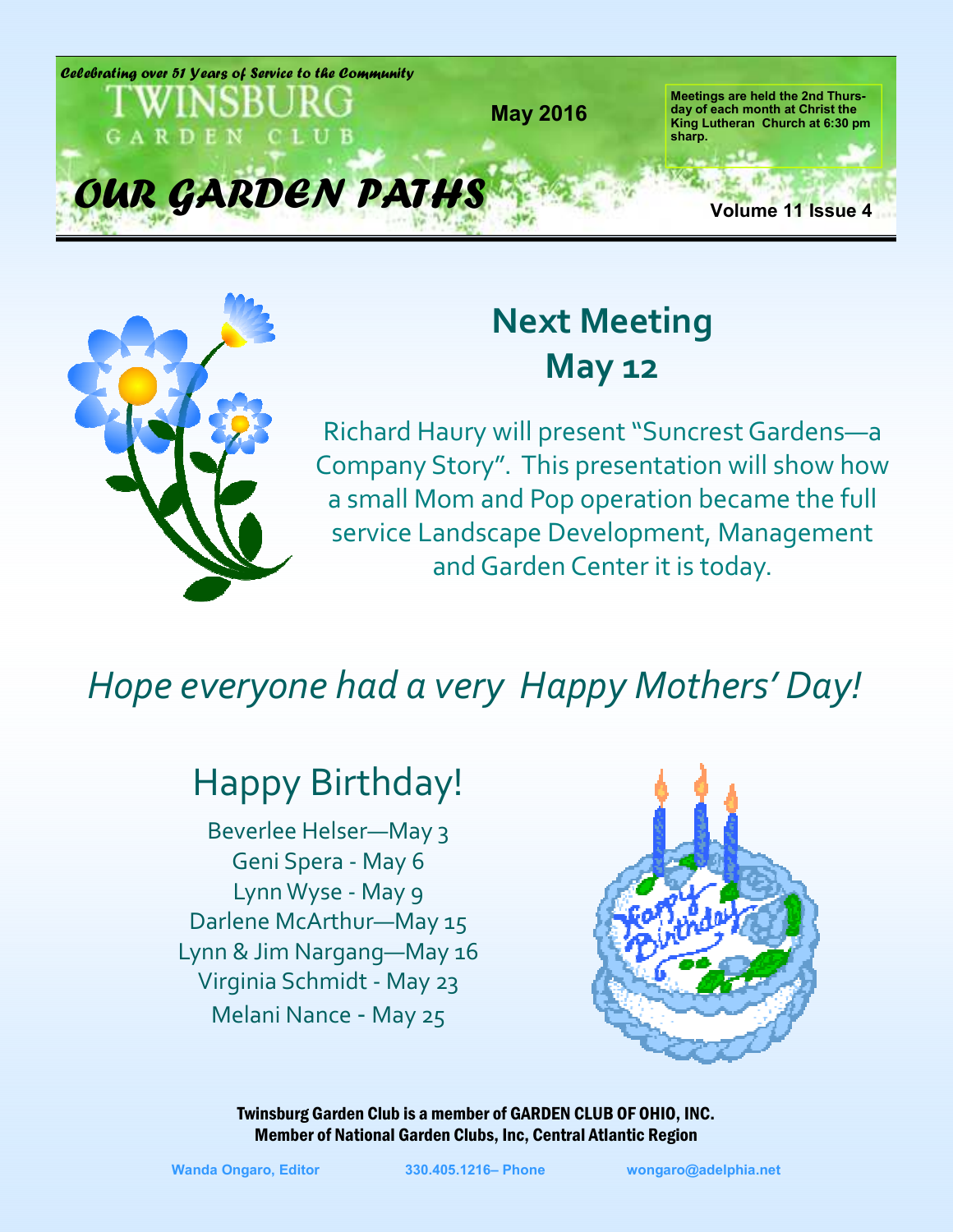# **Last Month's Meeting Minutes:**

The meeting was called to order at 6:35 on April 14, 2016 at Christ the King Lutheran Church and adjourned at 7:34.

- Guest Michael Toth was welcomed.
- Rose S., chair of Plant Sale, presented information needed by members for the sale. New things this year are
	- There will be no member presale the morning of the sale. Members may preorder by April 22.
		- There will be a greater variety of plants this year.
		- "Gimme Five!" Each member is requested to donate five plants in four-inch pots to the sale. Proceeds from the sale of member-donated plants are all profit for the club. With purchased plants, our profit margin is small. Plant drop-off is Thursday, May 5, from 4:30 to 6:30 p.m.
		- Ada P. has many plants to donate. She needs help to ready them for the sale. A "Dig and Pot" party will be held at Ada's on Wednesday, April 20 from 4:30 until done. All are invited. Dress for the weather.
- Rose reviewed the procedures for the day of the sale, describing sequence and responsibilities of various positions.
- Any member who wishes to preorder must send order form with payment to Virginia S. by Friday, April 22.
- Valerie W. recapped minutes of the March 2016 meeting.
- Sue D. gave the treasurer's report for Virginia S., who is in Italy. The checkbook balance is \$6,362.88. There was no income in March. Expenses were for library books, GCO registration for Sue, and historian and yearbook costs.
- Denise read a note of thanks from the Twinsburg Public Library librarian for the garden related books that TGC gave to the library. There is a display of those books in the library now.
- Karen C. gave an update on the scholarship. She has heard from the student recipient of 2013. He is having many successes in college and has great plans for a career in environmental conservation. We are waiting to hear from others. Once the application deadline is past, the scholarship committee will determine if the scholarship will be given this year and if a past recipient will receive a smaller amount to support their studies at this time.

New business

- Sue D. updated us on Karen Murphy's status. Karen had a bad fall that fractured some bones in her neck. She is in a neck brace now; she may not need surgery. Sue passed on Karen's thanks for cards and notes she has received. Members may help get Karen's garden ready for summer on April 23 at 9:30 a.m. (2561 Ashdale Dr., Twinsburg).
- Sue D. reviewed results of the Garden Clubs of Ohio awards given to clubs from all over the state. TGC won thirteen awards, including first place for a large club.
- Sue shared other notes of thanks from Karen C., Marge P. who is no longer able attend meetings, and from the Nature Conservancy for the TGC donation. Marlene thanked everyone for cards well wishes for her surgery. The new knees are working well!

Future Field Trips

- Ada P. described the July trip to Draime Estate.
- Mary G. distributed a list of field trips. Members should let Mary know which trips are of interest to them.
- A bus trip to the Toledo Botanical Garden and Schadel Aboretum was discussed. There will be two bus pick-up locations. More details will be emailed.
- Marlene H. is District Director for Garden Clubs of Ohio and a TGC member. She spoke about three of the awards, including a first place for our 2015 Flower Show. There will be a GCO district meeting at the Twinsburg Public Library on April 27. Let Marlene know by April 19 if you plan to attend

Presentation:

Denny (D.J. Reiser), travel and nature photographer, presented the evening's program.

Hostesses:

Ada Pollack and Beverlee Helser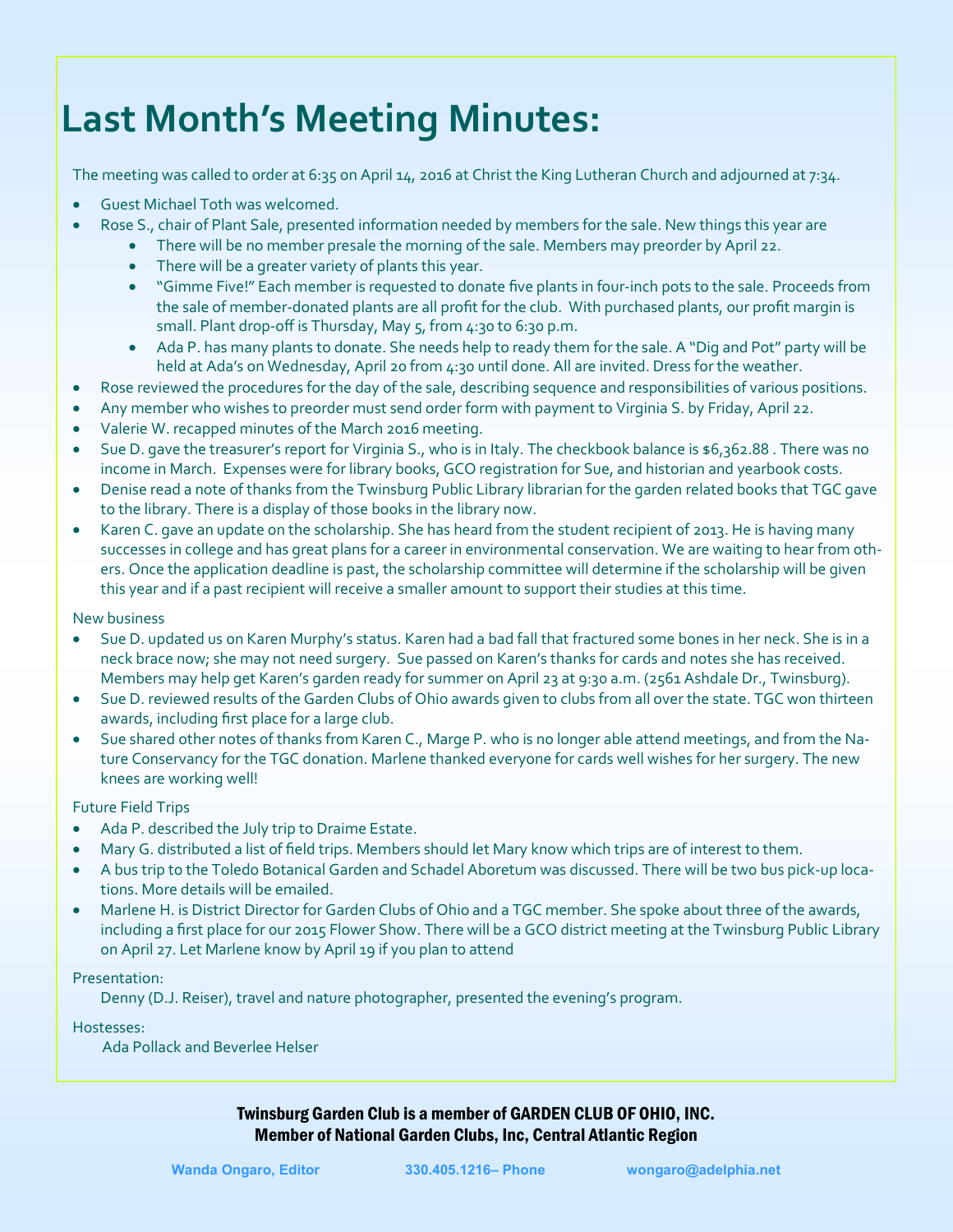# **Other News**

Club members potted up about 150 "extra" plants from Karen and Steve Murphy's yard while they were cleaning up and "organizing" the beds. Thanks go out to Ada Pollock, Carol Buczek, Denise Herman, Jean Myers, Judy Aplis, Lynn and Jim Nargang, Naomi Stutzman, Pat and Larry Miller, Rose Skipper, Sue Davis and Violet Barbosa. Special thanks to Ada and Naomi for organizing the cleanup. Karen and Steve appreciated all the help!



Special thanks to all of our Members who went to Ada's on April 20th and 21st. Many, many plants were dug up and transplanted. At the end of the second day, her yard looked like a mini garden center. Ada and her friend, Betty, donated a tremendous number of plants and their contributions will bring a great deal of money to the sale. Thank you, Ada!

Thanks to Rita and those who spent some time in the herb garden on April 23rd. They cleaned up the garden and transplanted about 50 plants for the sale. Great job, Rita.

# **Scholarships**

Twinsburg Garden Club is proud to announce our 2016 Twinsburg High School \$1,000.00 Scholarship. This year's recipient is Simran Gill. Simi has been involved in the Twinsburg Interact Club, a youth services organization under the auspices of the Twinsburg Rotary Club. She is a member of the Twinsburg High School Environmental Club and the Teen Rep. for the Twinsburg Environmental Commission. It is our hope that Simi continues with her interests in the environment and obtains her goal in the medical field.

Alexander Horvath is a past recipient of a Twinsburg Garden Club scholarship. He is a junior at Ohio University and is majoring in Marine Freshwater and Environmental Biology. He has a 3.85 GPA and tutors in various biology and chemistry courses. He volunteers at Raccoon Creek Partnership, studying acid mine drainage. Alexander was awarded an additional \$500.00. Congratulations Alexander!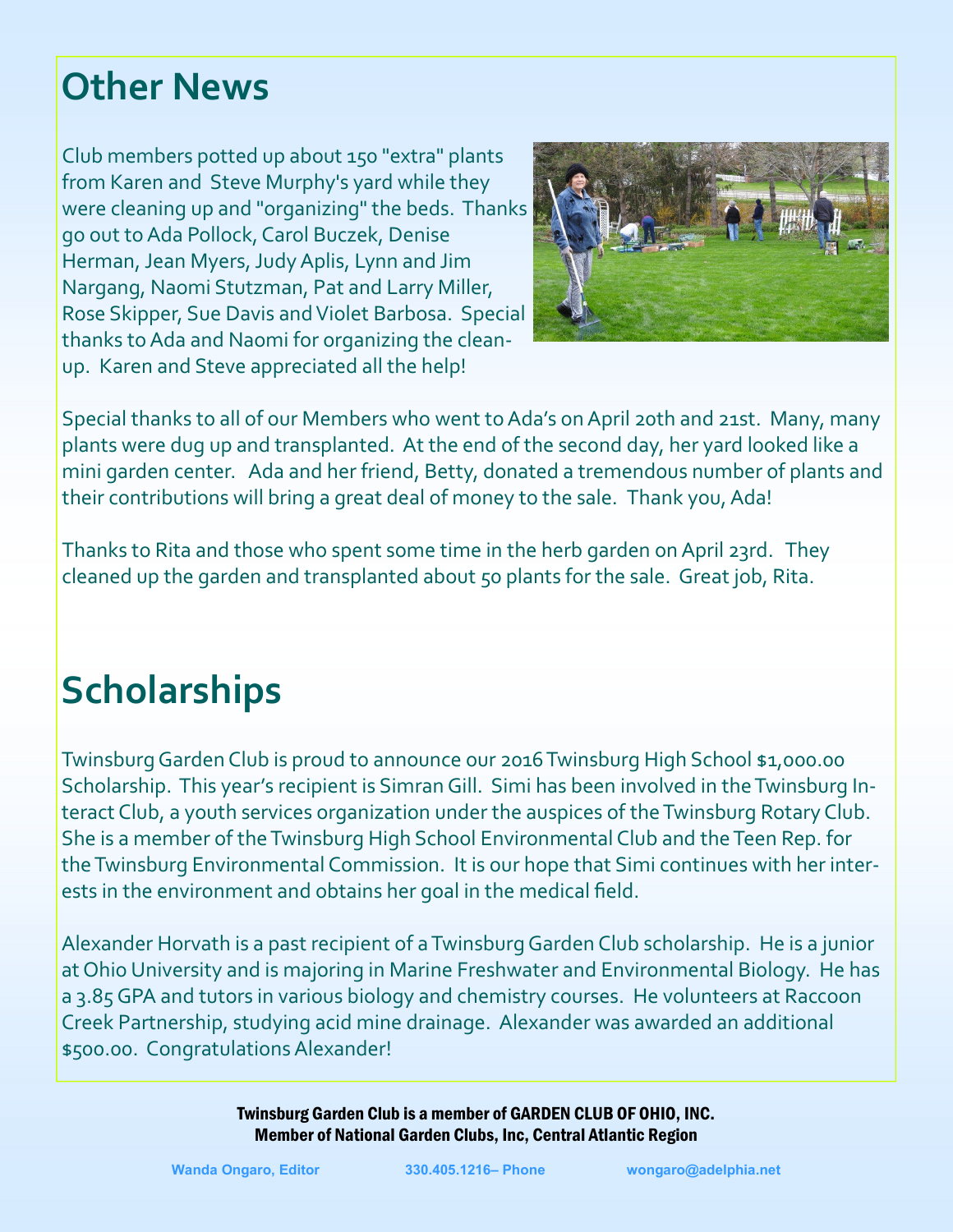# **Upcoming Events**

#### Plant Discovery Day

May 14 9:00—12:00 Noon Seacrest Arboretum

A premier plant and art sale featuring hard-to-find annuals and perennials, herbs, woody plants and art for the home and landscape. Children will enjoy the Bug Zoo and free tomato plant. Parking and admission are free.

## Lake Shore Garden Club Flower Show

May 20-21 Henn Mansion in Euclid "Cleveland-Opoly" See the beautiful flower arrangements and horticultural specimens.

#### Leaf & Blossom Garden Club Plant Sale

May 21 Lapidary Club in Cuyahoga Falls Come and stock up!

## Right Rose, Right Place

May 25 7:00 to 9:00 PM Geauga County OSU Extension, Burton Fairgrounds Peter Schneider will hold a class on growing roses in this area. His book and rose plants will be available for purchase. The cost of the class is \$15. Call 440-834- 4656 to register.